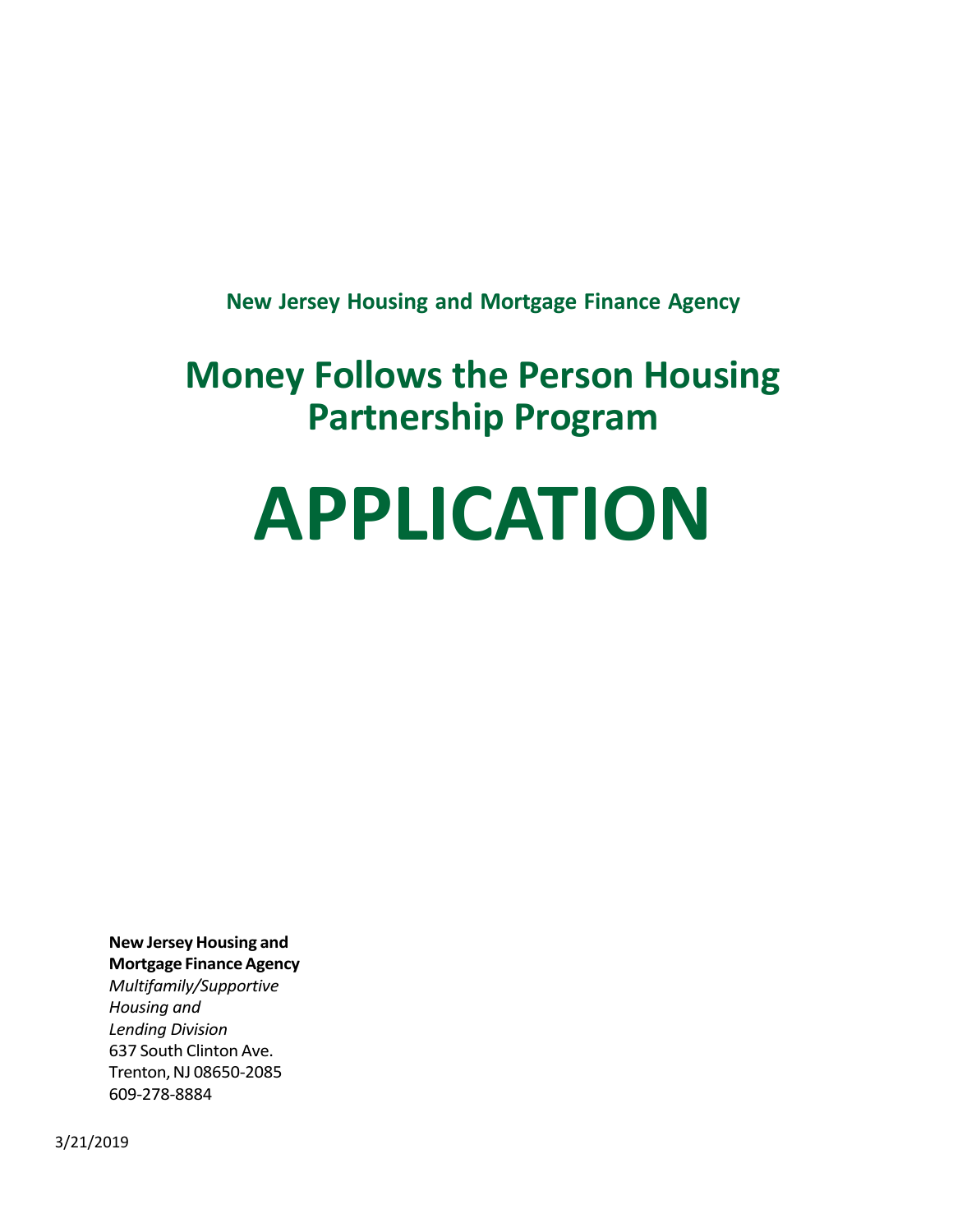# **New Jersey Housing and Mortgage Finance Agency Money Follows the Person Housing Partnership Program (MFPHPP)**

#### **Application**

*Applications will be accepted on a rolling basis until all MFPHPPfunds are committed.*

### **PART 1: APPLICANT INFORMATION**

| Mailing Address: Mailing Address: Mailing Address: Mailing Address: Mailing Address: Mailing Address: Mailing A                                                                                                                |  |                                                                                                                                                                                                                                     |  |
|--------------------------------------------------------------------------------------------------------------------------------------------------------------------------------------------------------------------------------|--|-------------------------------------------------------------------------------------------------------------------------------------------------------------------------------------------------------------------------------------|--|
|                                                                                                                                                                                                                                |  |                                                                                                                                                                                                                                     |  |
|                                                                                                                                                                                                                                |  |                                                                                                                                                                                                                                     |  |
| Developer/Sponsor Name (if different from above): ______________________________                                                                                                                                               |  |                                                                                                                                                                                                                                     |  |
|                                                                                                                                                                                                                                |  |                                                                                                                                                                                                                                     |  |
| Mailing Address: Mailing Address: Mailing Address: Mailing Address: Mailing Address: Mailing Address: Mail 2014                                                                                                                |  |                                                                                                                                                                                                                                     |  |
| City: City: City: City: City: Colore: County: City: County: City: County: City: County: County: County: County: County: County: County: County: County: County: County: County: County: County: County: County: County: County |  |                                                                                                                                                                                                                                     |  |
|                                                                                                                                                                                                                                |  |                                                                                                                                                                                                                                     |  |
|                                                                                                                                                                                                                                |  |                                                                                                                                                                                                                                     |  |
| Mgmt. Company:<br>*Fill the above even if it is self---managed                                                                                                                                                                 |  |                                                                                                                                                                                                                                     |  |
| Contact Name: The Contact Of the Contact Of the Contact Of the Contact Of the Contact Of the Contact Of the Contact Of the Contact Of the Contact Of the Contact Of the Contact Of the Contact Of the Contact Of the Contact O |  |                                                                                                                                                                                                                                     |  |
| Mgmt. Company Address: 1988 Manual Accounts and Accounts and Accounts and Accounts and Accounts and Accounts and Accounts and Accounts and Accounts and Accounts and Accounts and Accounts and Accounts and Accounts and Accou |  |                                                                                                                                                                                                                                     |  |
| City: City: City: City: City: Colone: County:                                                                                                                                                                                  |  |                                                                                                                                                                                                                                     |  |
| Phone: Note: 2008                                                                                                                                                                                                              |  | <b>Email:</b> Email: Email: Email: Email: Email: Email: Email: Email: Email: Email: Email: Email: Email: Email: Email: Email: Email: Email: Email: Email: Email: Email: Email: Email: Email: Email: Email: Email: Email: Email: Ema |  |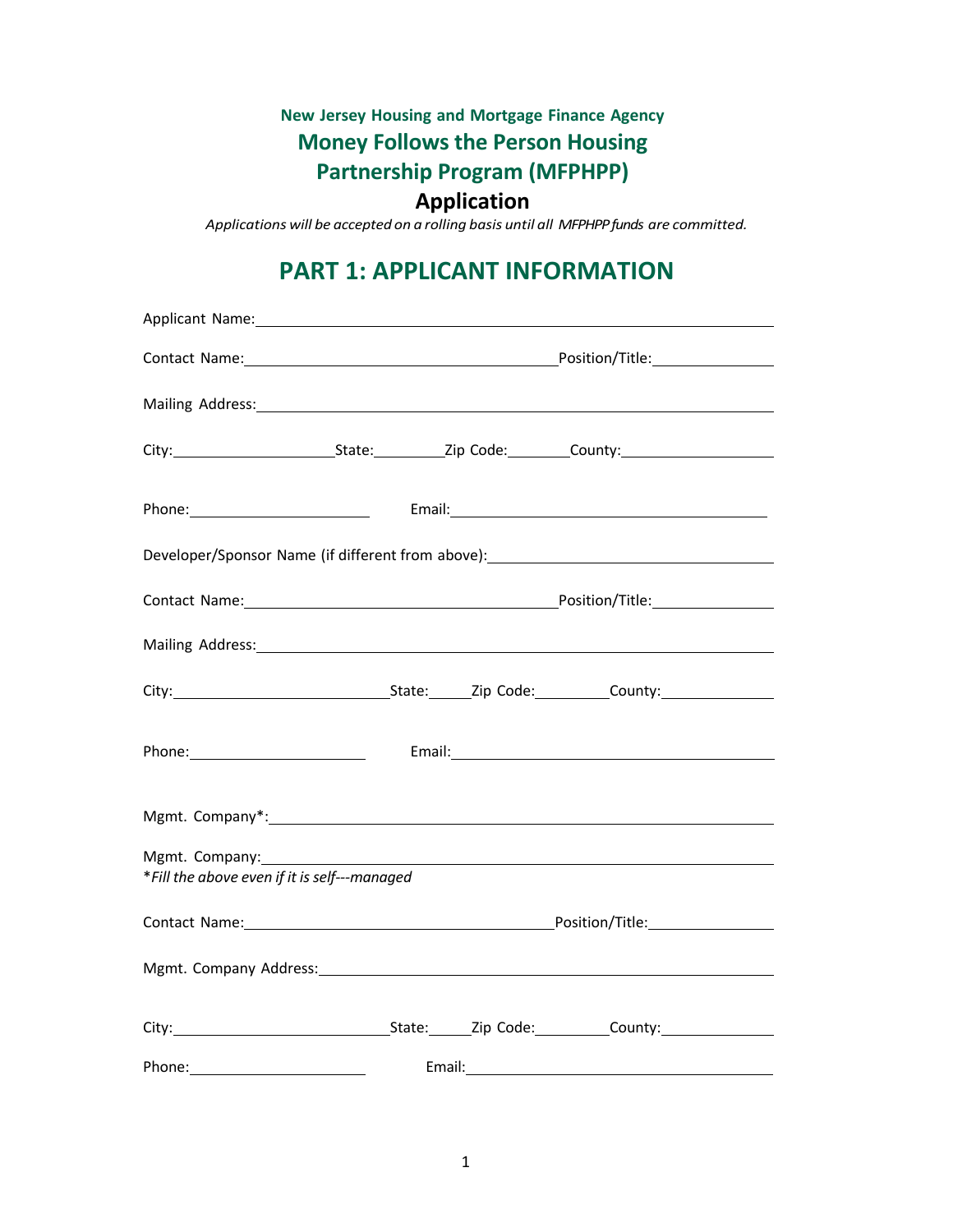#### **Application ---** *(Continued)*

#### **PART 2: PROJECT INFORMATION AND DESCRIPTION**

| Project Name: |        |           | NJHMFA#: |
|---------------|--------|-----------|----------|
| Address:      |        |           |          |
| City:         | State: | Zip Code: | County   |

**On a separate page,** please provide a description of the property that includes information such as the floor plan, more information about accessibility features, proximity to community resources such as employment opportunities, grocery stores, banks etc., transportation networks and tenant services. Please also briefly describe your experience with supportive housing and the property's policies regarding background checks and the Tenant Selection Plan.

#### **On-site Social Service Coordinator:**

Are there plans to hire an on-site Service Coordinator for the building? Yes or No (circle one)

If yes, what type of services will be provided by this individual:

| <b>Public Transportation:</b>                                                                            |                                                     |                         |                                                                     |
|----------------------------------------------------------------------------------------------------------|-----------------------------------------------------|-------------------------|---------------------------------------------------------------------|
|                                                                                                          |                                                     |                         | Nearest public transportation option (in miles): www.community.com/ |
| Type: Bus: Light Rail: Other: Christian Muslem Communism                                                 |                                                     |                         |                                                                     |
| <b>Property Amenities:</b>                                                                               |                                                     |                         |                                                                     |
| $\Box$ Fitness Center                                                                                    | $\Box$ Washer/dryer on---site                       |                         | $\Box$ Other: $\Box$                                                |
|                                                                                                          | $\Box$ Washer/dryer in---unit $\Box$ Community Room |                         |                                                                     |
| Please Mark Which Utilities are Paid by the Tenant:                                                      |                                                     |                         |                                                                     |
| Household Electric                                                                                       |                                                     | $\Box$ Air Conditioning |                                                                     |
| $\Box$ Cooking (choose $\Box$ GAS or $\Box$ ELECTRIC) $\Box$ Heat (choose $\Box$ GAS or $\Box$ ELECTRIC) |                                                     |                         |                                                                     |
| $\Box$ Hot Water (choose $\Box$ GAS or $\Box$ ELECTRIC)                                                  |                                                     |                         |                                                                     |